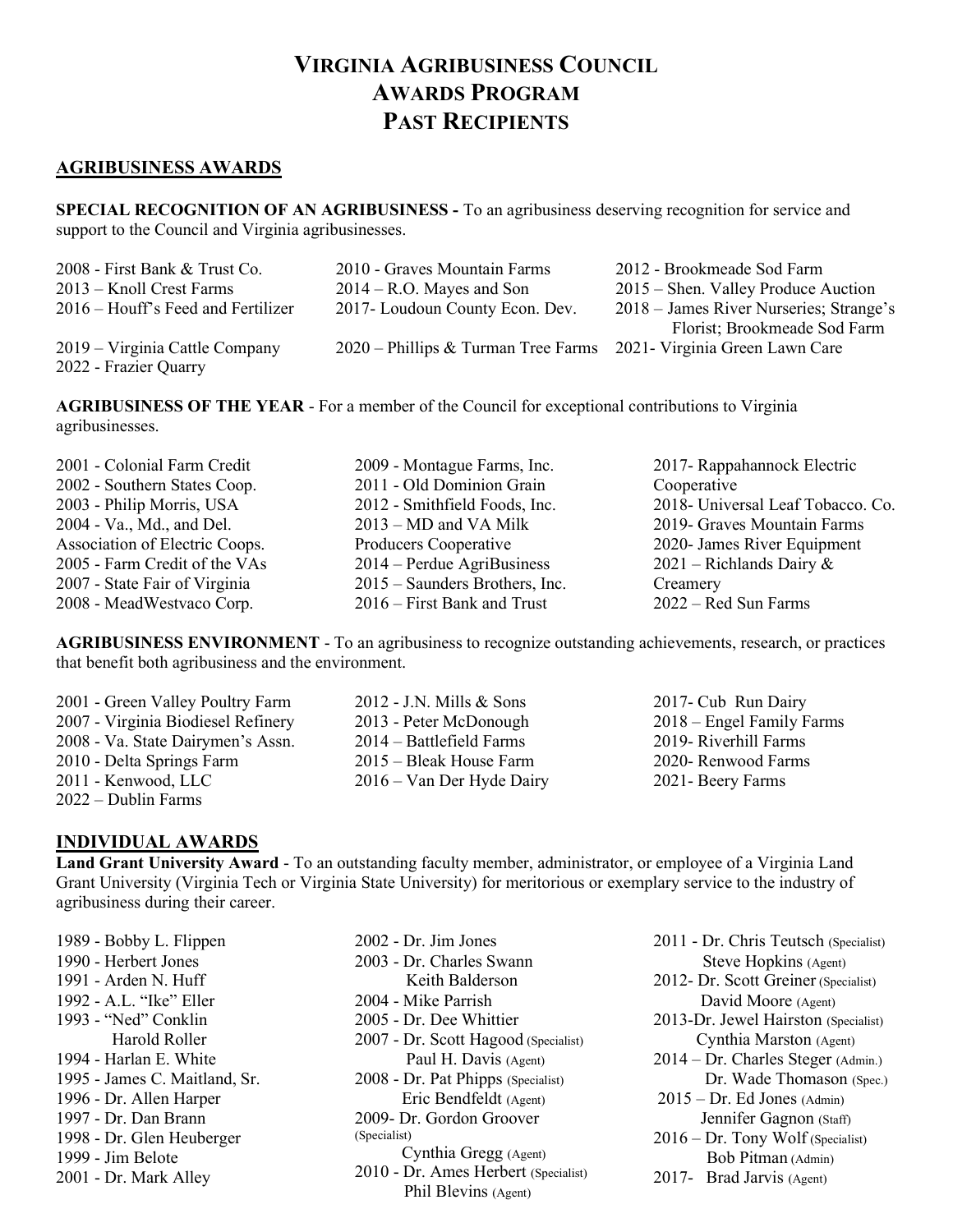Dr. Tom Kuhar (Professor)

2018- Scott Jessee (Agent) Dr. David Holshouser (Professor) 2019- Taylor Clarke (Agent)

Dr. Doug Pfeiffer (Professor)

2020- Scott Reiter (Agent) Dr. Ozzie Abaye (Professor) 2021 – Amy Fannon Byington (Agent) Dr. Maru Kering (VSU) Dr. Alex White (VT)

SPECIAL RECOGNITION OF AN INDIVIDUAL - To a person or persons deserving recognition for service to agribusiness, but not to the degree or for the length of time necessary for eligibility to received the Distinguished Service Award.

- 1976 Hunter R. Greenlaw 1977 - Dr. Claud L. Scroggs 1980 - Mrs. B. Chewning Watkins 1981 - Mrs. Madge Bush 1982 - A.S. "Slim" Mistr 1983 - Dr. James R. Nichols 1985 - Roy A. Meek 1986 - M. Willard Miller 1987 - John H. Settle, Jr.; Charles M. Saunders, III 1988 - Jack Cahoon 1990 - Liz Kashurba 1991 - George A. Morrow 1992 - S. Mason Carbaugh 1993 - Robert Gomperts
- 1994 Emily G. Lewis 1994 - Margaret B. Watkins 1995 - Edward T. Scott; A. Lee Mitchell 1996 - Dr. Dennis Brown 1997 - Cathy Wright, Robins Buck, Susan Simpson 1997 - Steve Mitchell, Lisa Lloyd 1998 - Wayne C. Ashworth 1999 - John Miller Dr. Dave Kohl 2001 - Delbert O'Meara; Charles Longest; John Parker 2002 - Dennis Treacy 2005/6 - Hugh Harris

2007 - Edward Metcalf, Sr. 2009 - Dr. Carl Griffey 2010 - Roy E. Seward 2011 - Jeb Hockman 2012 - Jeff Ishee 2013 – Dee Dee Darden 2014 –Dixie Watts Dalton 2016 – Bruce Beahm 2017- Billy Dawson 2018 – Ronnie Gill 2019 – Paul & Boogie Davis 2020 – Dr. Jewel Bronaugh 2021 – Dr. Mark Alley 2022 – Katie Frazier

ALVIN W. BLAHA DISTINGUISHED SERVICE AWARD - To an individual for meritorious service to the Virginia Agribusiness Council and the State's industry of agribusiness over a long period of time.

1975 - R. H. Strickler 1976 - David E. Laird, Jr. 1977 - Mrs. Emily Lewis 1979 - Roie M. Godsey 1980 - Hunter M. Greenlaw 1981 - Paul E. Mullinix 1982 - George E. Dodson 1983 - Maurice B. Rowe 1984 - Robert E. Comerford, Jr. 1986 - Taylor E. Gore 1987 - Stanley O. Forbes 1988 - H. Earl Longest 1989 - Bob Bryan 1990 - Richard Andrews 1991 - James H. Starkey, III 1992 - C.J. Martin 1993 - R. DuVal Dickinson Galen B. Brubaker 1994 - Reginald H. Nelson, IV J. Carlton Courter, III 1995 - John C. Anderson 1996 - Glen C. Sink Gene A. James 1997 - Bryan Taliaferro 1997 - Otis L. Brown 1998 - C. M. Saunders, III 1999 - Robert Strickler; Jerry Gass 2001 - Tom Kirkpatrick 2002 - Billy Park; Paul Saunders 2003 - Dr. Andy Swiger Bette B. Brand 2004 - Neal Martin 2005 - David M. Chilton 2006 - Clay Roberts 2007 - Dr. A. L. "Ike" Eller, Jr. 2008 - Alvin Blaha 2009 - L. Bruce Holland 2010 - Bill Birdsong 2011 - Gabriele Rausse 2012 - Greg Farmer 2013 – Paul Rogers 2014 – The Hon. Todd Haymore 2015 – Gerry Underwood 2016 – Billy Bain 2017- Dave Lawrence 2018 – Ambassador Dick Crowder 2019 – Dr. Dave Kohl 2020 – Jim Riddell 2021- Shelley Butler Barlow 2022 – Dennis Treacy

DISTINGUISHED LEADERSHIP AWARD - To a past leader of the Council for meritorious service to the Virginia Agribusiness Council and the State's industry of agribusiness.

- 2007 Douglas R. Phillips 2008 - Louis L. Brooking, Jr. 2009 - J. Hudson Reese 2010 - Charlie Wood 2011 - Jim Saunders 2012 - Matt Faulconer
- 2013 Ollie Kitchen 2014 – Eric Holter 2015 – Bill Hayter 2016 – Danny Shreckhise 2017- Larry Seamans
- 2018- Lynn Graves 2019- Bette Brand 2020- Kern Houff 2021- Easton Loving 2022 – Lea Scott